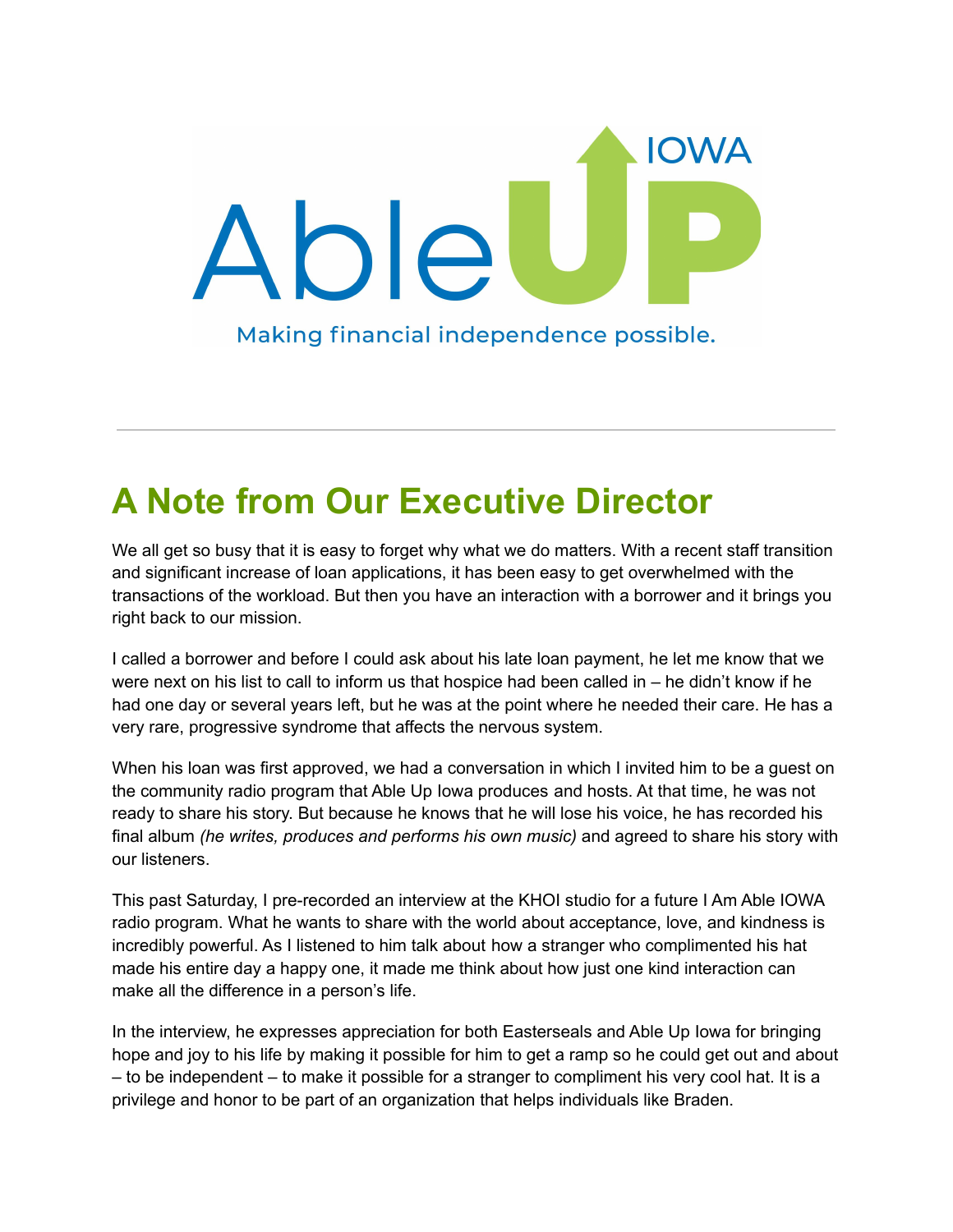Able Up Iowa exists to help with the financial transactions that make it possible for our members to achieve and maintain independence; however, it is our interactions with those who need our programs that are valued most.

Thank you to our Board of Directors, staff, volunteers, and donors who make it possible for us to serve Iowans.

Anna Magnuson *Executive Director*



### **New Website Unveiled!**

We have been working very hard over the past year to build our new look, logo and identity as Able Up Iowa and are ready to unveil our new website! Find information about ALL our programs **[HERE](https://ableupiowa.org/)**

## **Financial Empowerment Opportunities**

The Financial Empowerment Program at Able Up Iowa empowers our members to gain the knowledge, habits, and behavior needed for long-term success.

The personalized empowerment program is focused on the specific needs of individuals living in poverty. Many individuals living in poverty also have disabilities.. Individuals with disabilities often qualify for additional financial assistance (federal benefits) which can be very difficult to navigate. Due to this, Able Up Iowa offers Benefits Planning to any Iowan on SSI or SSDI, or any Iowan who could qualify for SSI or SSDI.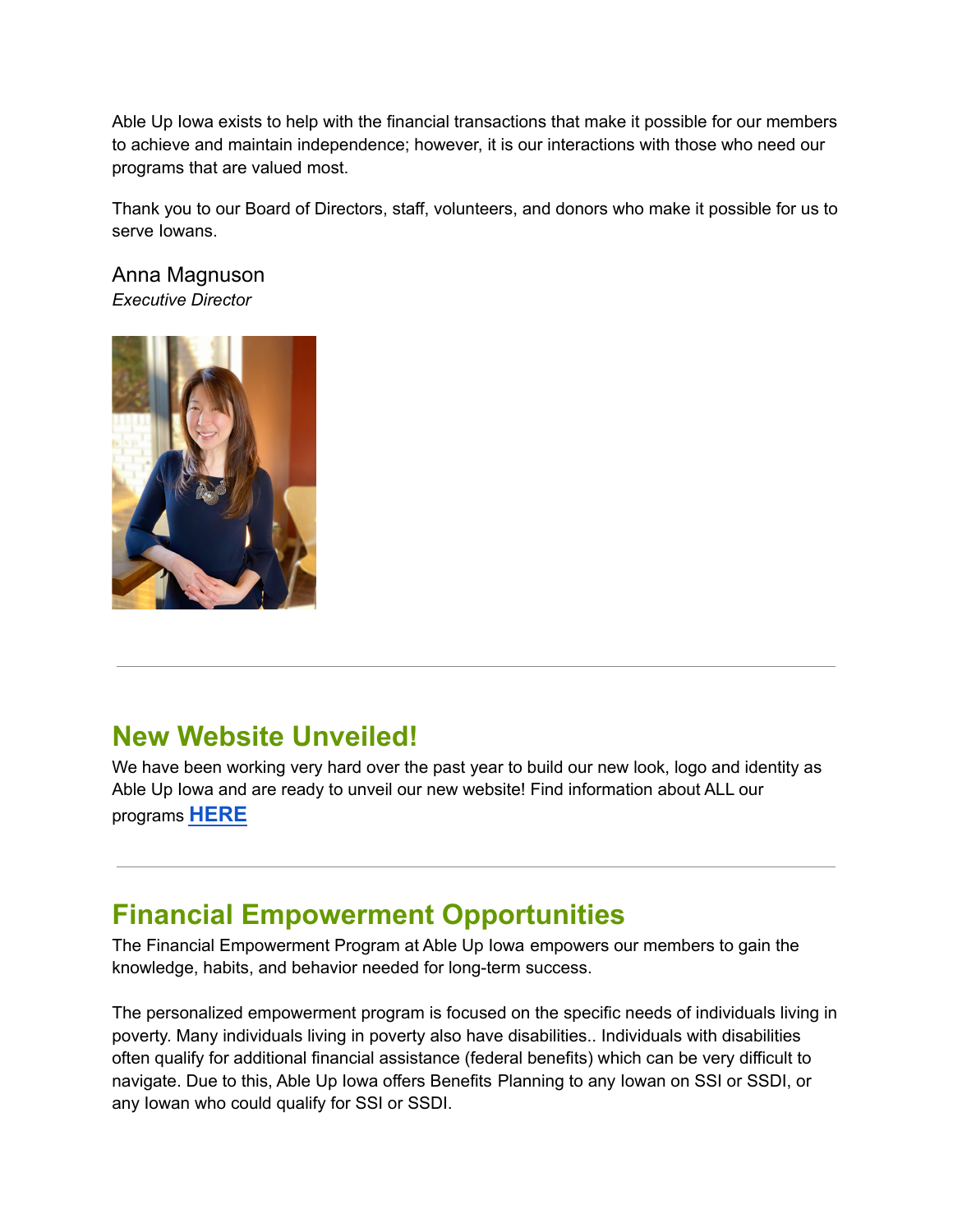Iowans living in poverty can often benefit from the resources offered in their community such as food pantries, temporary housing, or clothing drives. However, finding and accessing these resources can be a challenge. This is why Able Up Iowa offers FREE resource counseling. In this sector of our personalized empowerment program, Iowans work one-on-one with resource counselors to find and access all the community resources they are eligible for.

To experience long term financial success, it is important that our members not only have financial knowledge, but also exercise positive financial behaviors. Our financial mentoring sector of the personalized empowerment program focuses on helping Iowans establish or improve financial habits. Financial mentors work on-on-one with our members to create and follow financial goals that encourage positive financial behaviors.

### **Financial Solution Opportunities**

The Financial Solutions Program provides our members with solutions to their immediate financial needs.

The personalized loans are focused on the specific needs of individuals living in poverty. Many individuals with disabilities living in poverty are faced with very expensive accommodations. Many of our personalized loan options have been structured to help Iowans with disabilities.

**Assistive Technology** is defined as any product used to improve the functionality of a person with any form of disability. Examples of assistive technology could be hearing aids, wheelchairs, computer systems or mobility scooters. Assistive technology loans are commonly requested at Able Up Iowa because they can range widely and apply to many different types of disabilities.

A **Home Modification** is defined as an alteration made to a home to meet the needs of a person with physical limitations so he or she can live independently and safely. Examples of home modifications include installing a stair lift, widening a doorway to accommodate for a wheelchair, or installing a ramp.

A **Vehicle Modification** is defined as an alteration made to a vehicle to meet the needs of a person with physical limitations so he or she can drive or be transported independently and safely.

There are two types of **Support Animals**, service and emotional support. A service animal is a dog that is individually trained to do work or perform tasks. An emotional support animal is a companion animal that is intended to provide some benefit for a person with a mental health condition or emotional disorder. Support animals are Able Up Iowa's newest loan type.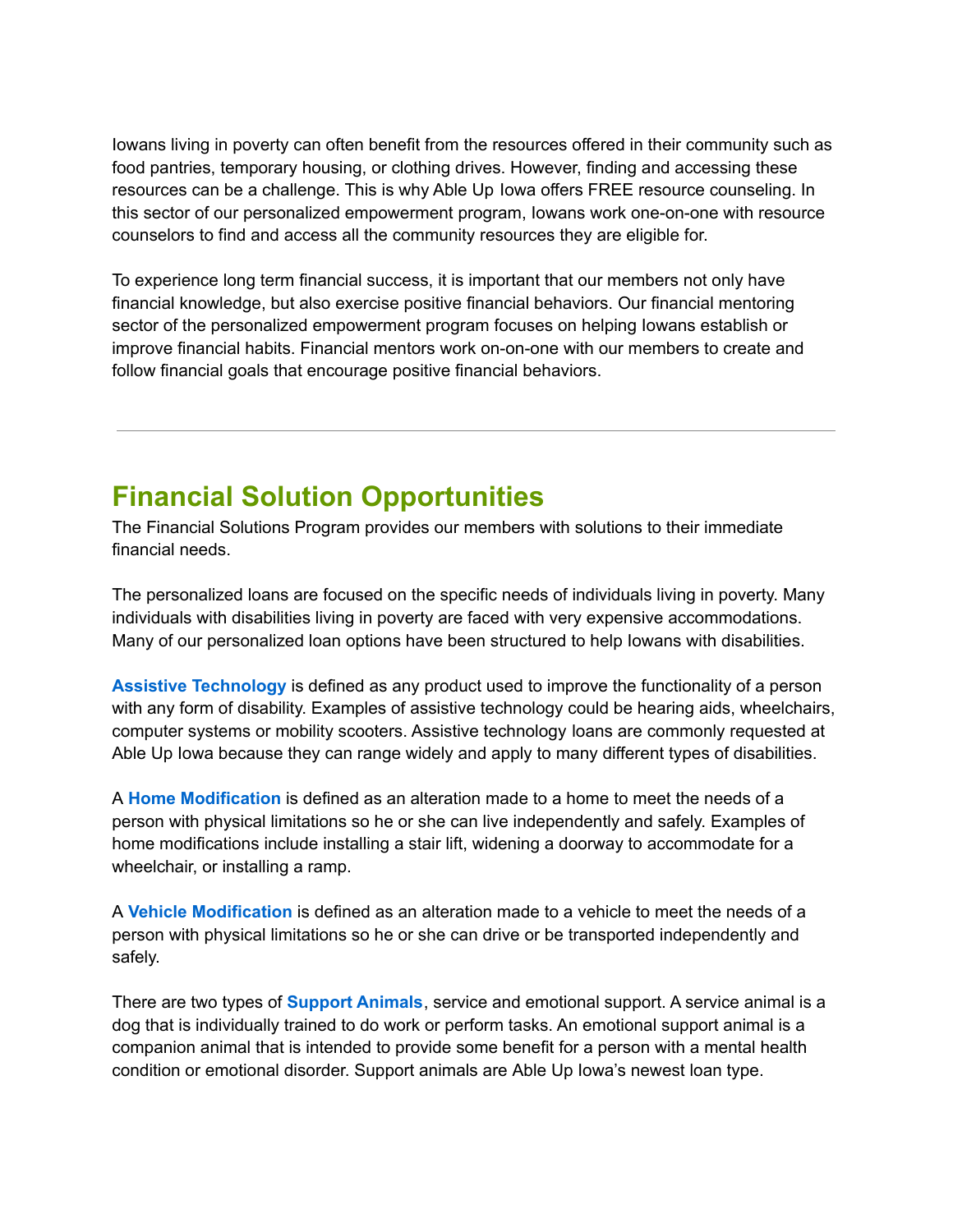#### **Meet Our Staff**





**Parker Meyer Lynette Plander** *Loan Officer Financial Empowerment Director*

**Parker** grew up around Algona, Iowa and is currently studying Financial Counseling and Planning at Iowa State University. In high school, Parker played football, track, and golf and participated in band, model UN, and quiz bowl. Some of Parker's favorite hobbies include video games, sports, listening to music, playing guitar, reading, playing with his two cats, and spending time with family and friends.

"I am passionate about Able Up Iowa because it provides help to people who greatly need it and may not *be able to get it anywhere else." - Parker Meyer*

**Lynette** enjoys working with people and helping them achieve their goals. Prior to joining Able Up Iowa, most of her career was spent helping individuals with disabilities develop and achieve their career goals. Now, she assists people in achieving a broader range of goals. She has also rediscovered how much I enjoy working with those who are aging, having worked as a nurse's aide in high school.

"Able Up lowa is a wonderful place to work, because our mission fits my values. Everyone deserves to have their basic needs met and to have a path to move beyond the basics. I love hearing how our *members gain freedom, confidence, and independence through their efforts. It's also important to me that my children and grandchildren see me working in a role that helps our community." - Lynette Plander*

#### **Able Up Iowa Board of Directors**

Brian Smith, *President* Vienna Hoang, *Director* Nicole Larson, *Vice President* Bill Kallestad, *Director* Kyle Guldenfennig, *Secretary* Tracy Keninger, *Director* Chelsea Steele, *Treasurer* John McCalley, *Director* Lisa Baker, *Director* John Mikelson, *Director* Gina David, *Director* LaKeisha Veasley, *Director*